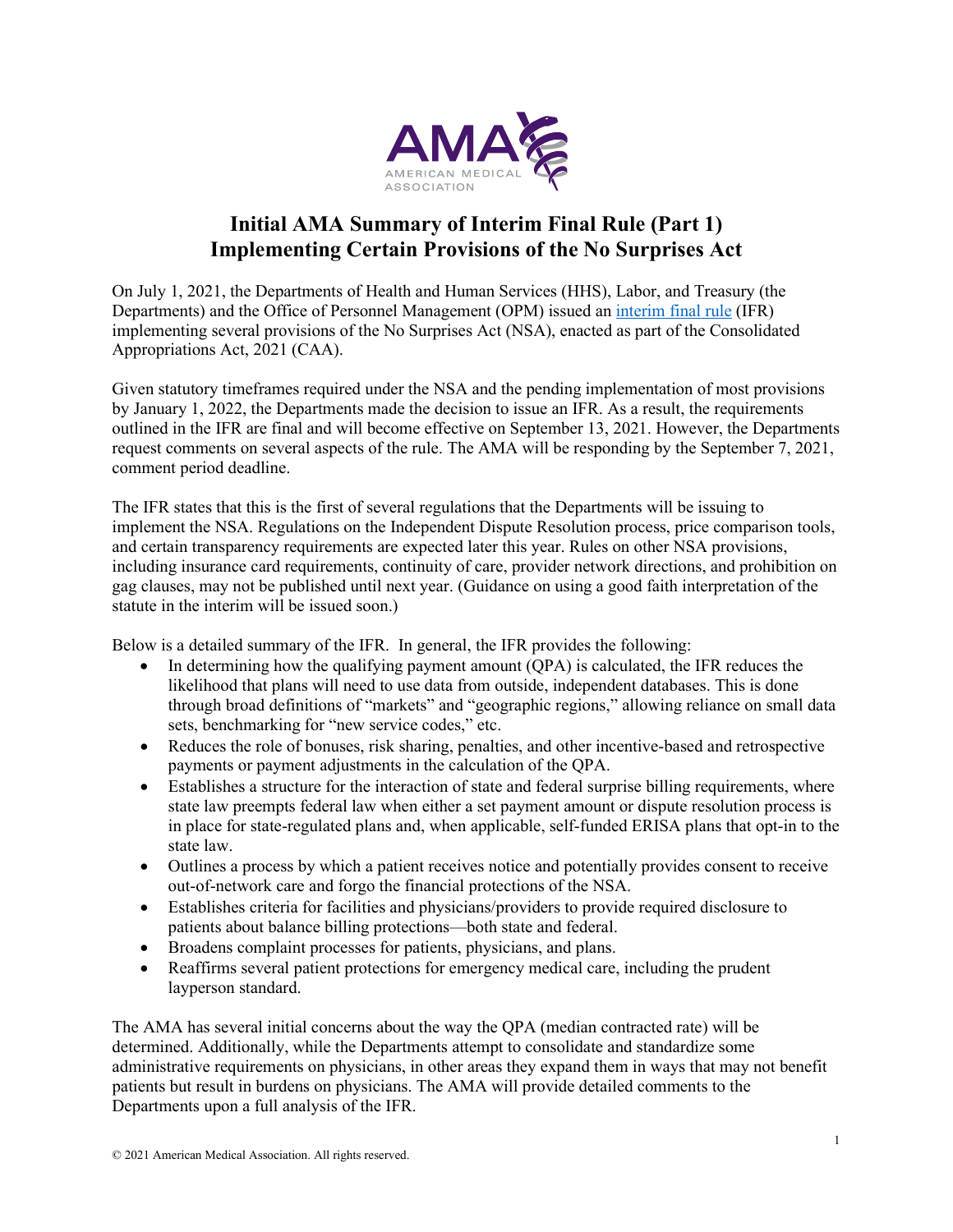## **I. Background and Definitions**

## **Emergency services and post-stabilization**

The IFR includes several patient protections in reaction to recent insurer attempts to limit coverage for emergency services.

- Enforcing the prudent layperson standard, the IRF states that if a plan provides any benefits with respect to services in an emergency department of a hospital or with respect to emergency services in an independent freestanding emergency department, the plan or issuer must cover emergency services without limiting what constitutes an emergency medical condition solely on the basis of diagnosis codes. The IFR states that some plans might automatically deny coverage based on a list of final diagnosis codes initially, without regard to the individual's presenting symptoms or any additional review and these practices are inconsistent with the No Surprises Act and the Affordable Care Act.
- The IRF also states that emergency services must be provided "without regard to any other term or condition of the plan or coverage (other than the exclusion or coordination of benefits)." This prohibits plans from excluding benefits that would otherwise constitute benefits for an emergency medical condition.
- Additionally, the IFR states that a plan may not impose any administrative requirement or limitation on coverage for emergency services received from nonparticipating providers or nonparticipating emergency facilities that is more restrictive than the requirements or limitations that apply to emergency services received from participating providers or participating emergency facilities.

# **Scope of emergency services under the NSA**

- The IFR clarifies that the NSA amended section 2719A of the Public Health Services Act ("greater of three rule") to include a sunset provision effective for plan years beginning on or after January 1, 2022, when the new surprise medical billing protections under the No Surprises Act take effect.
- Emergency services, for purposes of protections under the NSA, include pre-stabilization services that are provided after the patient is moved out of the emergency department and admitted to a hospital.
- Expands the protections to include emergency services provided at an Independent Freestanding Emergency Department licensed by state to provide emergency services.
- Includes emergency services provided at urgent care centers if they are permitted/licensed by the state to provide emergency services.

Post-stabilization services are considered emergency services under the NSA unless the following are met:

- 1. The attending emergency physician or treating provider determines that the patient can travel using nonmedical transportation or nonemergency medical transportation to an available participating provider or facility located within a reasonable travel distance, taking into consideration the individual's medical condition. This determination is binding on the facility. Unreasonable travel burden includes barriers such as the ability to pay for a taxi, access to a car, safely taking public transit, or the availability of public transit options.
- 2. The provider and facility satisfy notice and consent criteria. The patient must be in condition to receive notice and provide consent as determined by the attending physician or treating provider using appropriate medical judgment. Factors to be considered include:
	- o The patient's state of mind and emotional state at time of consent.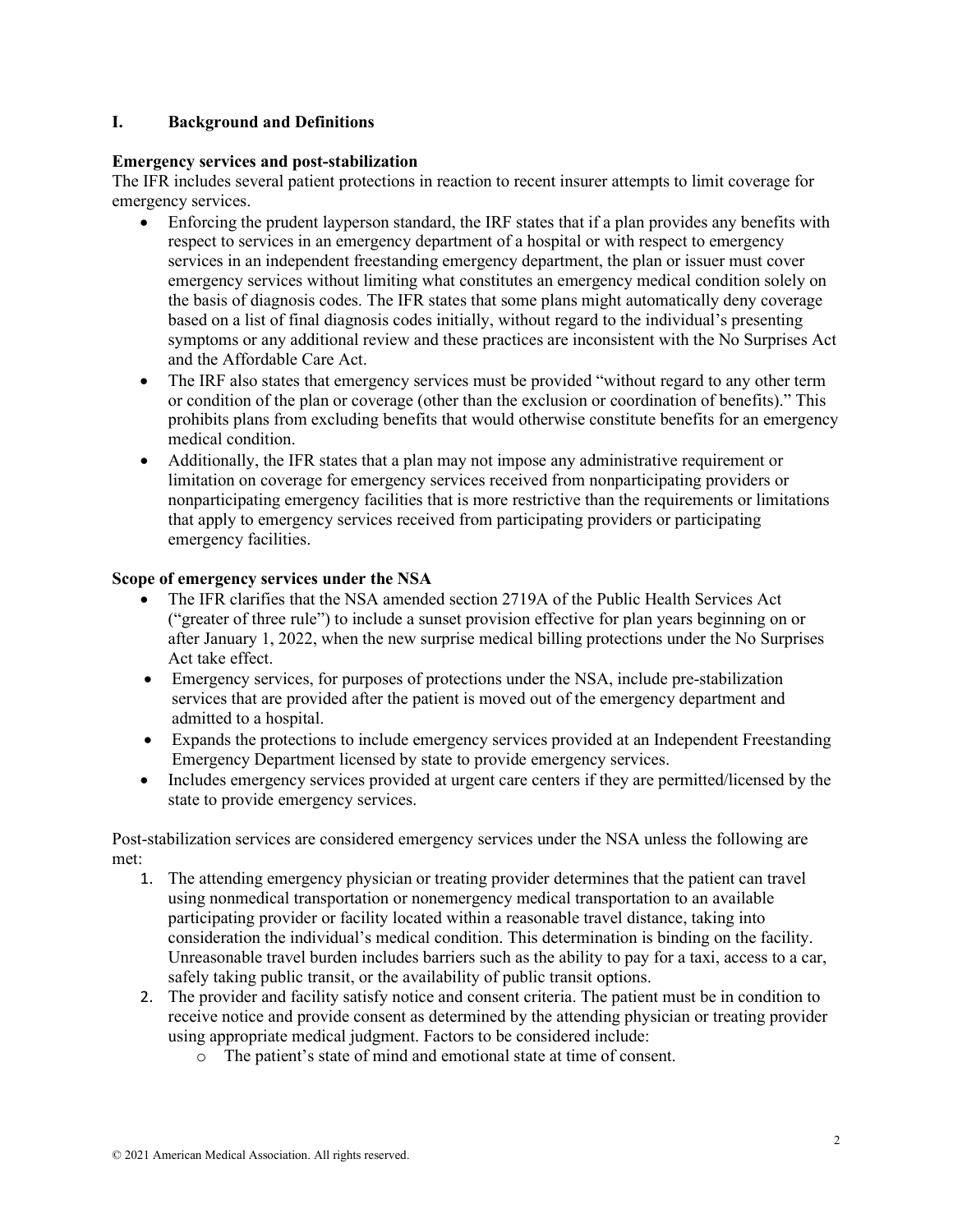- o The cultural and contextual factors that may affect information decision-making and consent for members of underserved communities, including mistrust based on historical inequities, or language and literacy barriers to comprehension of the information.
- o Consent is provided voluntarily.
- o Generally, this should only be applied in limited circumstances, where the patient knowingly and purposefully seeks care from an out-of-network provider or facility.
- 3. The provider and facility meet state law requirements. States may impose stricter standards by which post-stabilization services will be exempted from the surprise billing protections under federal law or states might not permit exceptions at all.

# **Facilities**

The IFR clarifies that when non-emergency services are furnished by a nonparticipating provider at a health care facility that has a single case agreement in place with respect to the individual being treated, as opposed to an agreement or contract that would apply to all the plan's enrollees, those non-emergency services would be subject to the NSA protections.

As states above, emergency services provided at urgent care centers that are licensed in a way that brings them within the definition of independent free standing emergency departments would be subject to balance billing protections and cost-sharing requirements.

# **Visits**

The IFR states that out-of-network services such as telemedicine and radiology that are performed while a patient is at a participating hospital, but possibly performed outside of the facility, fall under the NSA's protections.

# **II. Determination of the Cost-Sharing Amount and Payment Amount to Providers and Facilities**

# **Cost sharing**

Under the NSA, for out-of-network emergency services or out-of-network nonemergency services provided at participating facility where notice and consent requirements were not met or not applicable, the plan cannot impose cost-sharing requirements that are greater than the cost-sharing requirements if the services had been provided in-network. Additionally, the cost-sharing must be counted toward the patient's in-network deductible and in-network out-of-pocket maximum.

The amount used to determine cost sharing is generally the **recognized amount.**

- The recognized amount is: (1) an amount determined by an applicable All-Payer Model Agreement; (2) if there is no applicable All-Payer Model Agreement, an amount determined by a specified state law; or (3) if there is no applicable All-Payer Model Agreement or specified state law, the lesser of the amount billed by the provider or facility or the qualifying payment amount (QPA), which is generally defined as the median of the contracted rates of the plan for the service in the geographic region.
- In circumstances where a specified state law or All-Payer Model Agreement does not apply to determine the cost-sharing amount, cost sharing is based on lesser of the QPA or the amount billed by the provider.

The **out-of-network rate** is the total payment made to the provider or facility and must be equal to one of the following amounts:

1. an amount determined by an applicable All-Payer Model Agreement under section 1115A of the Social Security Act;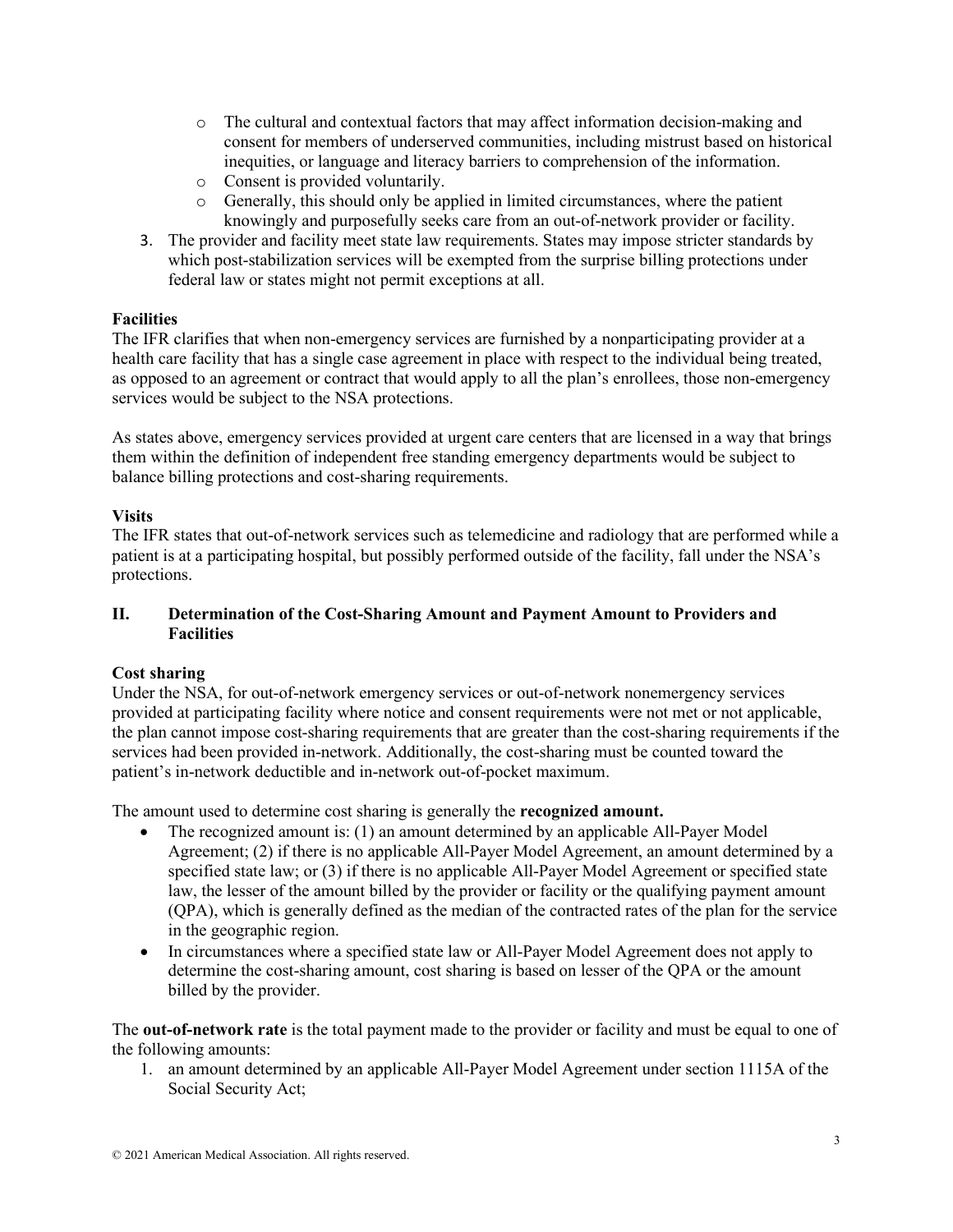- 2. if there is no such applicable All-Payer Model Agreement, an amount determined by a specified state law;
- 3. in the absence of an applicable All-Payer Model Agreement or specified state law, if the plan or issuer and the provider or facility have agreed on a payment amount, the agreed on amount; or
- 4. if none of those three conditions apply, and the parties enter into the IDR process and do not agree on a payment amount before the date when the IDR entity makes a determination of the amount, the amount determined by the IDR entity.

**The Departments interpret the cost-sharing requirements to apply even when a patient has not satisfied their deductible**, i.e., the patient's out-of-pocket costs are limited to the amount of cost-sharing originally calculated using the recognized amount. The IFR states that although such a payment would normally cause a high deductible health plan (or other catastrophic plan) to lose its status, the NSA prevents this.

# **Specified state law**

A specified state law is a state law that provides a method for determining the total amount payable (for a surprise medical bill) to a provider or facility under a plan to the extent the state law applies. The IFR states that specified state laws that allow self-funded ERISA plans to "opt-in" will continue to apply**.**

When the specified state law applies, the patient's cost sharing and the out-of-network rate for services subject to the surprise billing protections is calculated based on state law.

In order for a state law to determine the recognized amount or out-of-network rate, any such law must apply to: (1) the plan, issuer, or coverage involved; (2) the nonparticipating provider or nonparticipating emergency facility involved; and (3) the item or service involved.

The IFR clarifies that the NSA will fill in the gaps of state laws in terms of determining recognized amount and out-of-network rate. For example, if a state law does not apply to certain specialties, only applies to HMOs, etc., the federal law will then determine the recognized amount and out-of-network rates.

The IFR poses several questions for comment including:

- 1. Whether plans, in instances where they are not otherwise subject to a specified state law that provides for a method for determining the total amount payable, should have an opportunity to opt-in to a program established under state law, with respect to an item or service furnished by a nonparticipating provider or emergency facility.
- 2. Whether this approach would allow for more flexibility for state laws to apply when, for example, by their terms, they apply to the health plans and service in question, but not to the provider; whether an issuer, provider, or facility would still be subject to any specified state laws in their "home" state if they opt-in to a program established under another state's law; and whether an issuer, provider, or facility should be permitted to opt in on an episodic basis.
- 3. The potential impact of expanding the ability to opt into a state program to providers and facilities. The Departments specifically seek comment from issuers, providers, or facilities located within or serving underserved and rural communities, and other communities facing a shortage of providers on the impact of these provisions on services, coverage, and payment for and within medically underserved, rural, and urban communities.

## **State law interaction with ERISA**

As stated above, the IFR allows self-insured ERISA plans (including non-federal governmental plans) to voluntarily opt-in to state laws that provides for a method for determining the cost-sharing amount or total amount payable under such a plan, where a state has chosen to expand access to such plans. The IFR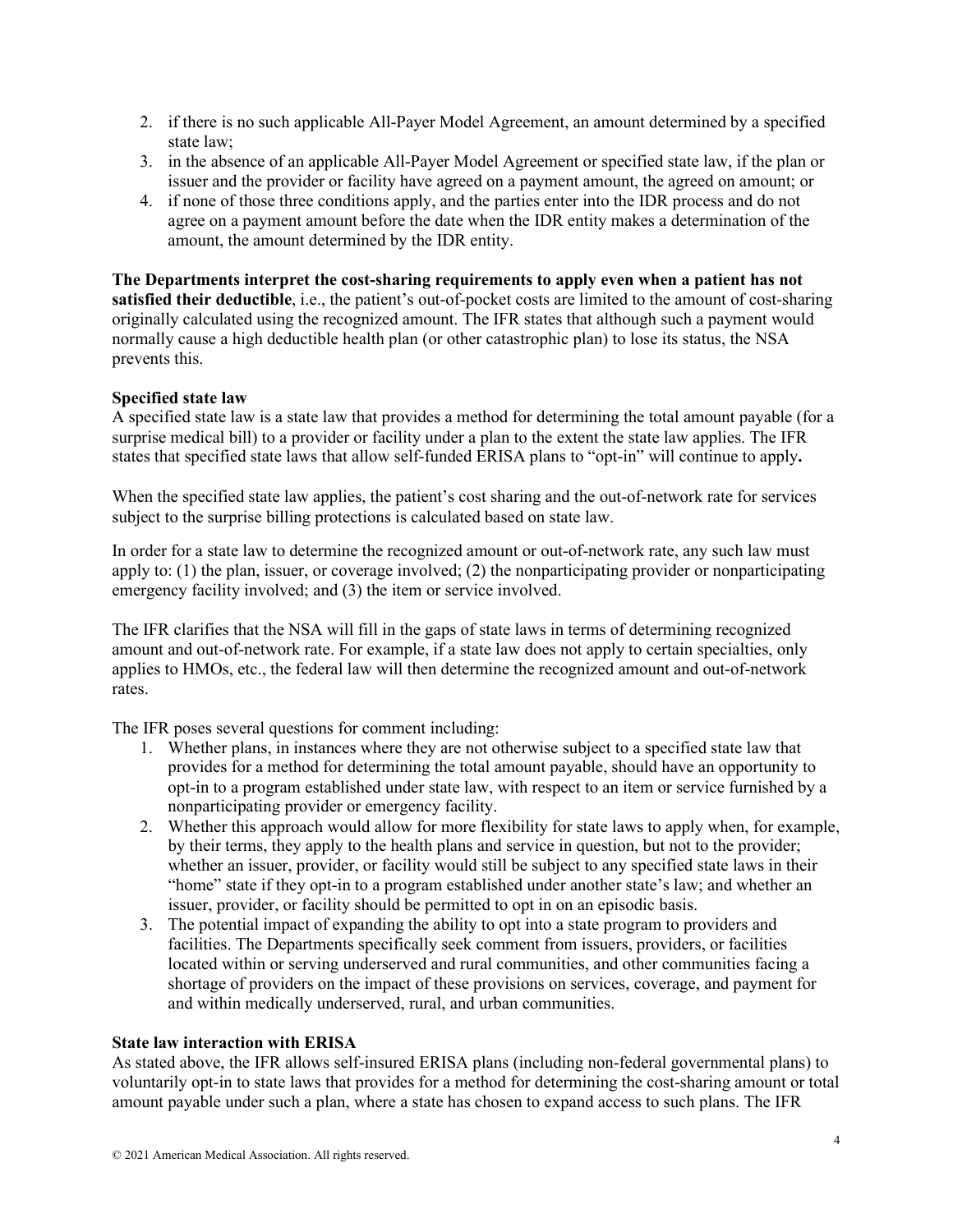requires that a group health plan that opts into such a state law must do so for all items and services to which the state law applies.

Additionally, a plan that has chosen to opt into a state law must prominently display in its plan materials a statement that the plan has opted into a specified state law, identify the relevant state (or states), and include a general description of the items and services provided by nonparticipating facilities and providers that are covered by the specified state law.

In terms of preemption issues, the IFR holds that state laws that impose comparable or additional requirements on plans generally constitute a "specified state law" notwithstanding section 514 of ERISA and would continue to apply.

Examples where the state law would not apply include:

- If provider and facility licensed in separate state than insurer and specified state law, state law does not apply
- If the definition of emergency services in state law does not include post-stabilization, then emergency services fall under state and post-stabilization fall under federal.

**The IFR interprets a specified state law to be both a state law that sets a predetermined amount, as well as law that requires or permits a plan and a provider/facility to negotiate and then to engage in a state arbitration process to determine the out-of-network rate.** The timeframes and processes under a state law related to negotiations and arbitration would apply.

Additionally, the Departments conclude that Congress did not intend for the NSA to preempt provisions in state balance billing laws that address issues beyond how to calculate the cost-sharing amount and outof-network rate.

## **All payer model Agreements**

The Departments are interested in maximally preserving states' abilities to test all-payer payment reform through All Payer Model Agreements, including their abilities to do so using varied approaches to setting payment amounts. The IFR defers to the state to determine the circumstances under which, and how, it will approve an amount for an item or service under a payment system established by an All-Payer Model Agreement. In order for an All-Payer Model Agreement to determine the recognized amount or out-ofnetwork rate, any such Agreement must apply to the coverage involved; to the nonparticipating provider or nonparticipating emergency facility involved; and to the item or service involved.

## **III. Calculating the QPA**

The Qualifying Payment Amount (QPA) is used to determine patient cost-sharing (the recognized amount) when the federal law applies, as well as a factor for consideration by the Independent Dispute Resolution (IDR) entity when determining the out-of-network rate.

The QPA is defined as the median of the contracted rates recognized by the plan or issuer on January 31, 2019, for the same or similar item or service that is provided by a provider in the same or similar specialty and provided in a geographic region in which the item or service is furnished, increased for inflation. The median contracted rate is determined with respect to all group health plans of the plan sponsor or all group or individual health insurance coverage offered by the issuer that are offered in the same insurance market, consistent with the methodology established by the Departments.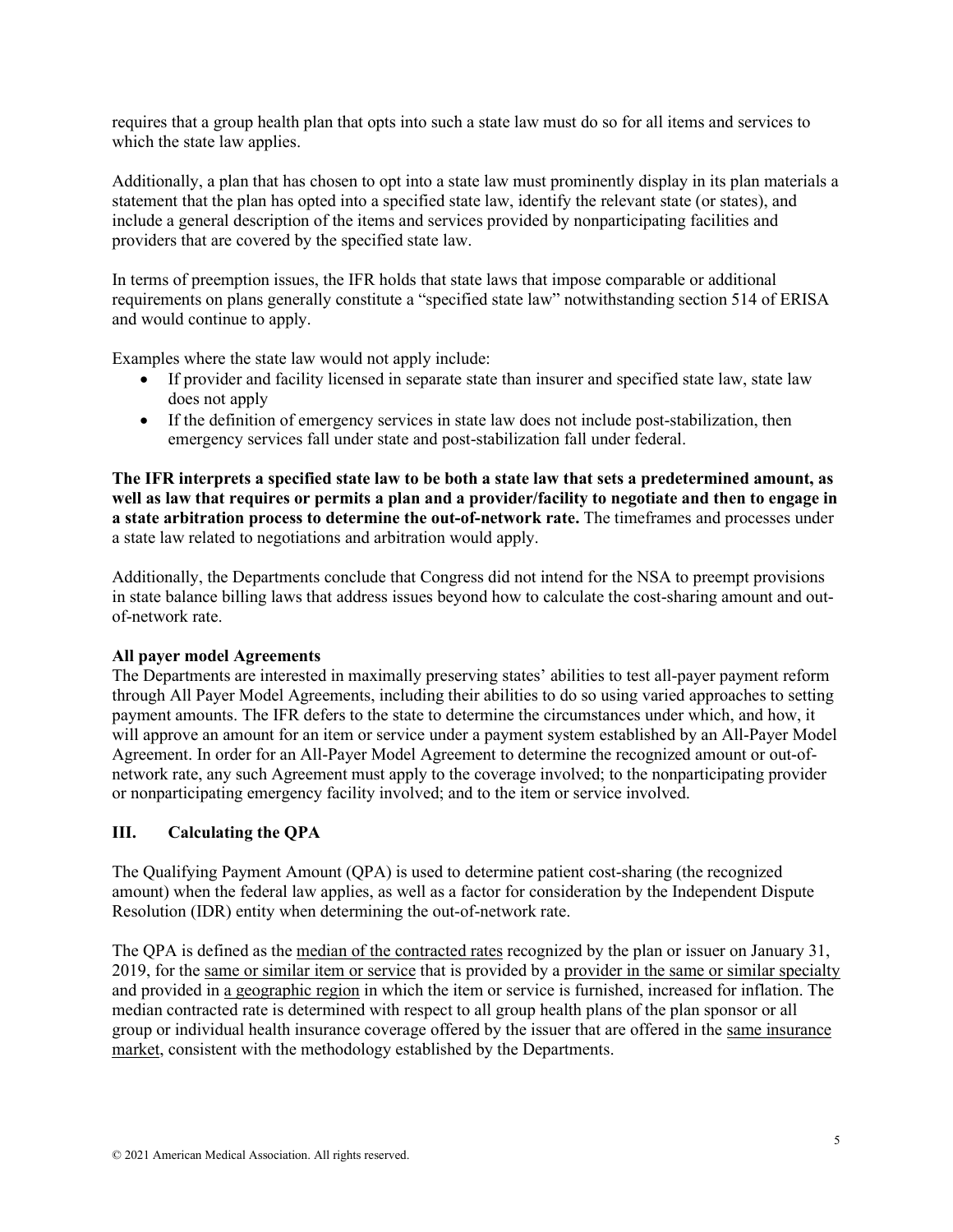The Departments state their interest in ensuring that health plans can meet the sufficient information standards and that QPAs can be largely calculated on median contracted rates, rather than calculated using alternative methods included in the NSA.

#### **Median contracted rate**

The IFR states that the median contracted rate is calculated by arranging in order from least to greatest the contracted rates of all plans of the plan sponsor (or of the administering entity, if applicable) or all coverage offered by the issuer in the same insurance market for the same or similar item or service that is provided by a provider in the same or similar specialty or facility of the same or similar facility type and provided in the geographic region in which the service is furnished, and selecting the middle number.

In determining the median, the amount negotiated under each contract is treated as a separate amount and each contracted rate for a given item or service should be treated as a single data point when calculating a median contracted rate.

The IFR defines a contracted rate as the total amount, including cost sharing, that plan has contractually agreed to pay a provider or facility for covered services, whether directly or indirectly, including through a third-party administrator or pharmacy benefit manager.

The IFR states that each *unique* contracted rate constitutes a single contracted rate:

- If the plan has a contract with a group or facility, the rate negotiated with group or facility is treated as a single contracted rate *if the same rate applies to all providers under the contract*.
- A rate negotiated under a contract constitutes a singled contracted rate regardless of the number of claims paid at the contracted rate.
- If a plan has a contract with multiple providers with separate negotiated rates for each provider for an item or service, each rate is a single contracted rate when determining the median contracted rate.

For rented networks, the contracted rated between providers and the entity responsible for managing the network for the plan would be the contracted rate, and ad hoc arrangements outside of the network do not count as a contracted rate.

## **Market**

Under the IFR:

- The term "insurance market" means the individual market, small group market, or large group market. The IFR states that the relevant insurance market is determined irrespective of the state.
- For self-insured group health plans, the term "insurance market" means all self-insured group health plans of the plan sponsor, or at the option of the plan sponsor, all self-insured group health plans administered by the same entity. Sponsors of self-insured group health plans may allow their third-party administrators to determine the QPA for the sponsor by calculating the median contracted rate using the contracted rates recognized by all self-insured group health plans administered by the third-party administrator.
- The individual market excludes short-term, limited-duration insurance and account-based plans.
- Any plan or coverage that is not a "group health plan" or "group or individual health insurance coverage" offered by a "health insurance issuer," such as a Medicare Advantage or Medicaid managed care organization plan, is not to be included in any insurance market for purposes of determining the QPA.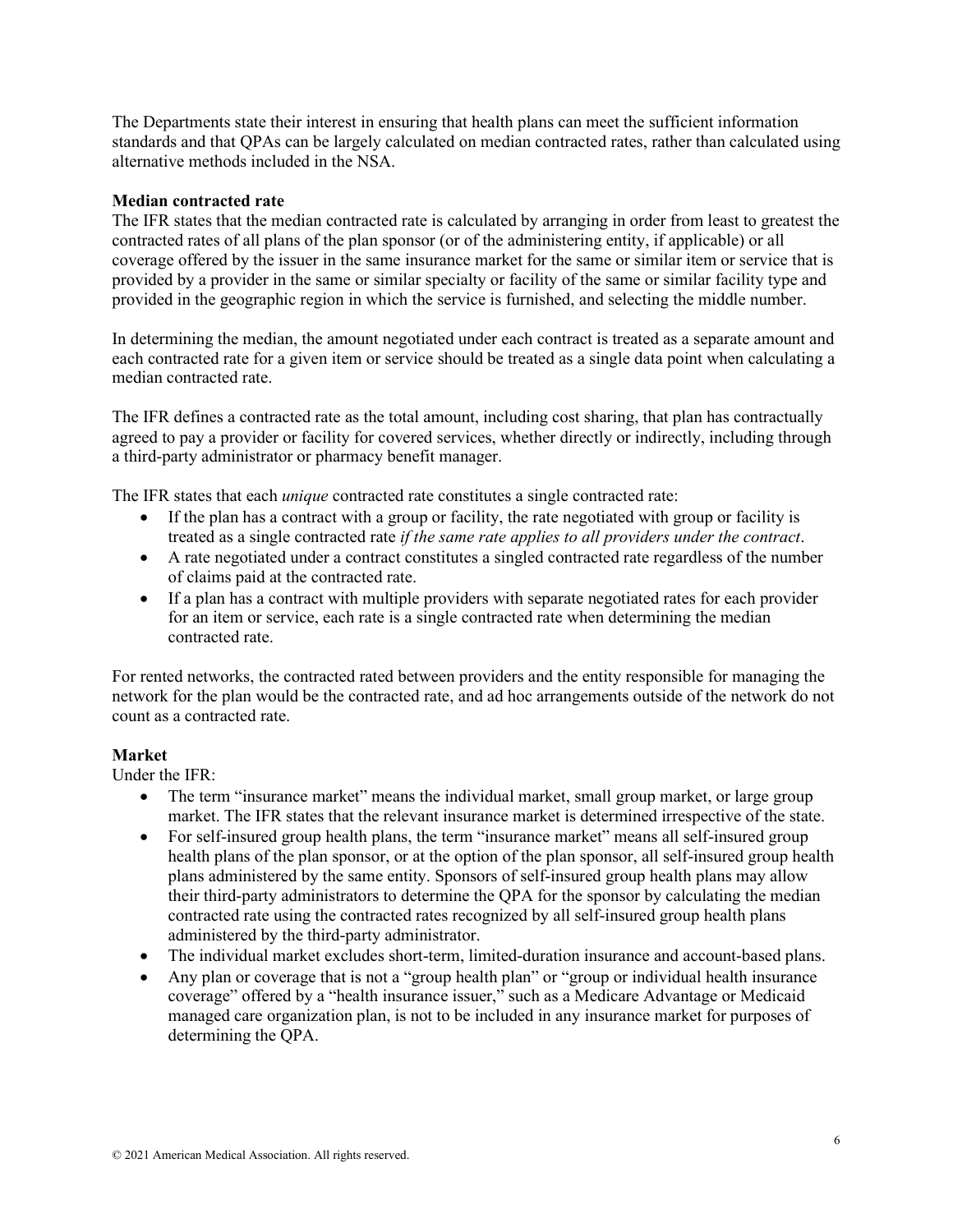#### **Same or Similar Item or Service**

The Departments define "same or similar item or service" to mean a health care item or service billed under the same service code, or a comparable code under a different procedural code system. Service code means the code that describes an item or service, including a Current Procedural Terminology (CPT), Healthcare Common Procedure Coding System (HCPCS), or Diagnosis-Related Group (DRG) code. A service code is a unique identifier, typically consisting of a string of numeric digits or alphanumeric characters, that corresponds to a standardized description, which is used to identify with specificity the item or service that was furnished to a patient.

Regarding modifiers, the IFR requires that:

- Plans must calculate separate median contracted rates for CPT code modifiers that distinguish the professional services component from the technical component.
- Where a plan's contracted rates otherwise vary based on applying a modifier code, the plan or issuer must calculate a separate median contracted rate for each such service code-modifier combination.
- Modifiers that do *not* cause contracted rates to vary must not be considered when calculating the median contracted rate.

#### **Provider in the Same or Similar Specialty**

The Departments considered, but decided against, requiring plans to calculate a separate QPA for each specialty providing a service in order to provide plans with greater flexibility. Therefore, the IFR defines "provider in the same or similar specialty" as the practice specialty of a provider, as identified by the plan or issuer consistent with the plan's usual business practice.

Plans are required to calculate median contracted rates separately by provider specialty only where the plan otherwise varies its contracted rates based on provider specialty. If a plan's usual business practice for identifying a provider's practice specialty differs for contracting purposes and other business needs, they should use the method of identifying the practice specialty that it uses for contracting purposes.

#### **Geographic regions**

After consulting with the National Association of Insurance Commissioners (NAIC), as directed by the statute, the IFR establishes geographic regions that reflect differences in health care costs based on whether care is provided in urban or rural areas. As such, a geographic region is generally defined as one region for each metropolitan statistical area (MSA) in a state and one region consisting of all other portions of the state.

The Departments believe that these geographic regions take into account access to items and services in rural and underserved areas, including health professional shortage areas. The Departments state that they intend to monitor the effect of these geographic regions and periodically update such regions, as appropriate, and consider the findings of the report submitted under section 109(a) of the NSA, which addresses, among other things, access to health care items and services in rural areas and health professional shortage areas.

#### **Alternative payment models:**

Despite the NSA requirement that alternative payment arrangements be considered when calculating the QPA, the Departments require:

That in the case of alternative payment models where payment made by a plan or issuer is not fully on a fee-for-service basis, the plan must calculate a median contracted rate for each item or service using the underlying fee schedule rates, if available.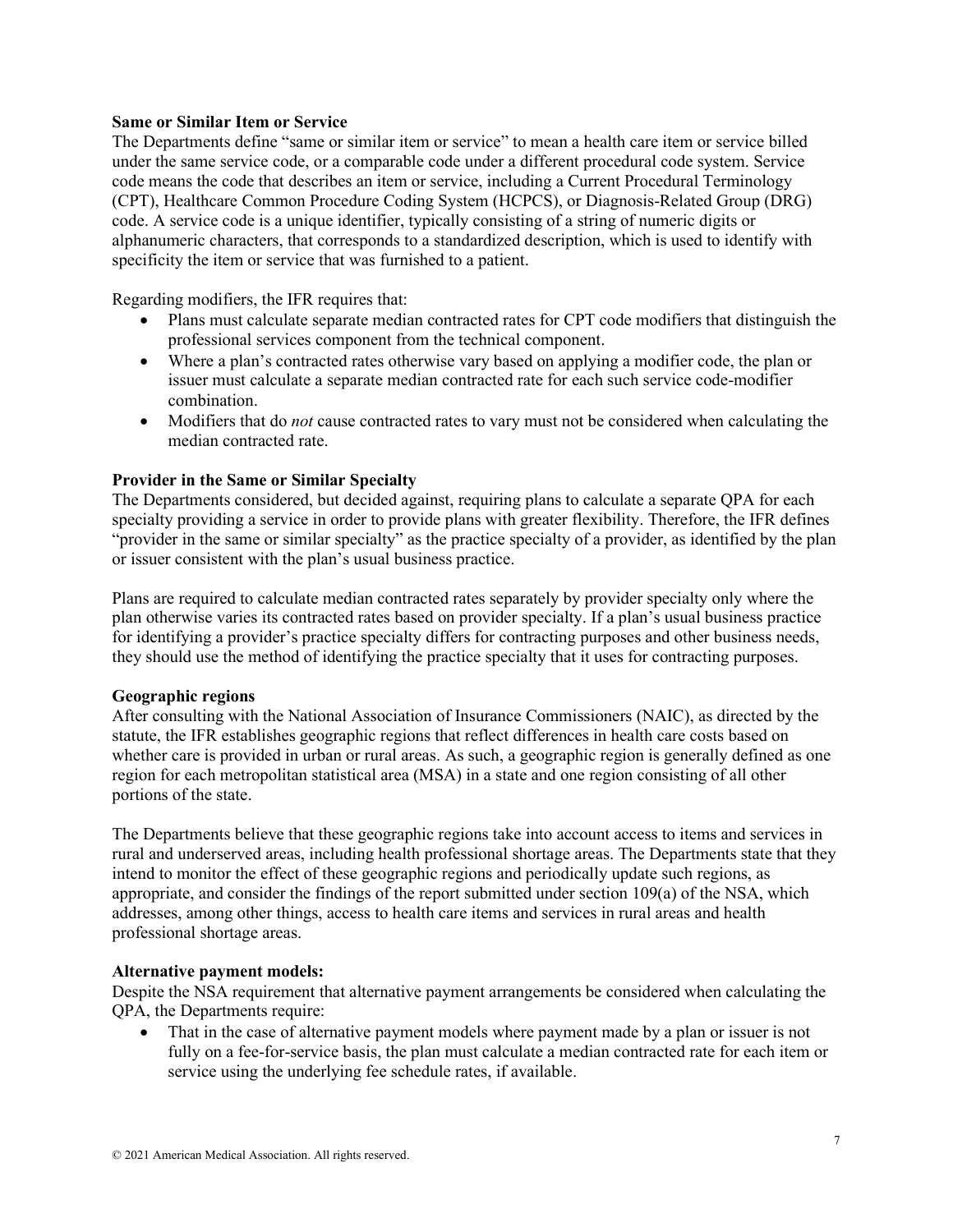- If there is no underlying fee schedule rate, the plan or issuer must calculate the median contracted rate using a derived amount.
- When calculating median contracted rates, plans and issuers must exclude risk sharing, bonus, or penalty, and other incentive-based and retrospective payments or payment adjustments.

## **Special Rules for Unit-Based Services (Anesthesia)**

To calculate the QPA for anesthesia services furnished during 2022 the plan must:

- First take the median contracted rate for the anesthesia conversion factor for the same or similar item or service as of January 31, 2019, and increase that amount to account for changes in the CPI-U. This amount is referred to as the indexed median contract rate; and
- Then multiply this indexed median contracted rate for the anesthesia conversion factor by the sum of the base unit, time unit, and physical status modifier units of the patient to whom anesthesia services are furnished.

To calculate the QPA for anesthesia services after 2022, the plans must:

- Use the indexed median contracted rate for the anesthesia conversion factor and adjust that amount by the percentage increase in the CPI-U over the previous year using the methodology described earlier; and
- Then multiply that amount by the sum of the base unit, time unit, and physical status modifier units for the participant, beneficiary, or enrollee to whom anesthesia services are furnished.

#### **Sufficient information to calculate the median contracted rates**

The NSA requires a plan to use a specified alternative method for determining a QPA when it lacks sufficient data to calculate the median contracted rate in 2019. The Departments seemingly make every effort to prevent the use of such an alternative method.

A plan is considered to have sufficient information to calculate the median of contracted rates if the plan or issuer has at least three contracted rates on January 31, 2019. When a plan that initially does not have sufficient information but later gains sufficient information, the plan must calculate the QPA using the median contracted rate for the first year after 2022 for which the plan has sufficient information to calculate the median of contracted rates in the year immediately preceding that first year.

When contracted rates for a year after 2019 must be used to calculate the median contracted rates, the plan will be considered to have sufficient information to calculate the median contracted rate for a year if:

- The plan or issuer has at least three contracted rates on January 31 of the year immediately preceding that year to calculate the median of the contracted rates; and
- The contracted rates account (or are reasonably expected to account) for at least 25% of the total number of claims paid for that service for that year with respect to all plans or all coverage offered by the issuer in the same insurance market.

The "25% requirement" is meant to help ensure that when contracted rates for years after 2019 are used to calculate a median contracted rate, those network contracts represent a reasonable proportion of a plan's claims and are not designed to manipulate the QPA.

#### **Eligible Databases (for when insufficient data exists to calculate median rate)**

When a plan does not have "sufficient information" to calculate a median contracted rate, the plan must determine the QPA through use of any database. State APCDs are categorically eligible. The criteria for other databases include:

• Cannot be affiliated with, or owned or controlled by, any health insurance issuer, or a health care provider, facility, or provider of air ambulance services, or any member of the same controlled group as, or under common control with, any such entity.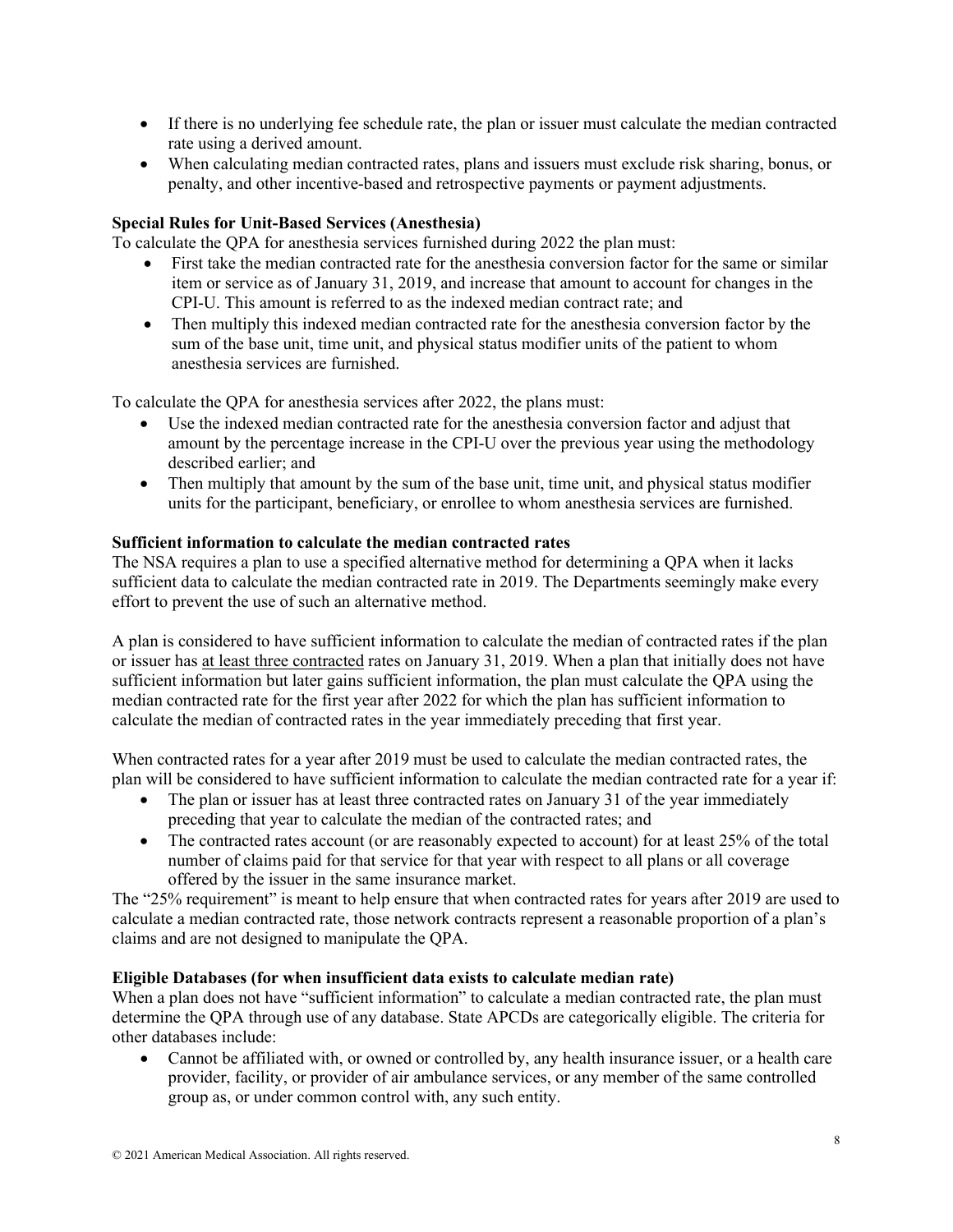- Must have sufficient information reflecting in-network amounts paid by group health plans or health insurance issuers offering group or individual health insurance coverage to providers, facilities, or providers of air ambulance services for relevant items and services furnished in the applicable geographic region.
- Must have the ability to distinguish amounts paid to participating providers and facilities by commercial payers from all other claims data, such as amounts billed by nonparticipating providers or facilities and amounts paid by public payers.

The IFR states that in-network allowed amounts are a reasonable proxy for contracted rates and that using the median of in-network allowed amounts for all private payers in an eligible database is a reasonable method for approximating the median contracted rate for items and services in a geographic region.

The IFR requires that plans must continue to use this methodology until the first sufficient information year and for any item or service, a plan using a database must use the same database to determine the QPA through the last day of the calendar year. (If a different database is selected for some items or services, the basis for that selection must be one or more factors not directly related to the rate of those items or services (such as sufficiency of data for those items or services)).

## **New Plans and Coverage**

According to the IFR:

- If the new plan/coverage for a year after 2019 has sufficient information to calculate a 2019 median contracted rate, the QPA should be determined using the standard methodology for calculating median contracted rates.
- If there is insufficient information, the plan must determine the QPA in accordance with the rules related to insufficient information, or for newly covered items and services, including the use of an eligible database.
- Under this approach, new plans and coverage that initially do not have sufficient information to calculate a median contracted rate must use a QPA based on information for the first year of coverage from an eligible database indefinitely, updated only by the inflation adjustment. (The Departments ask for comment on whether they should be able to transition to calculating QPA using median contracted rates at any point.)

## **New service code**

A new services code is a service code that was created or substantially revised in a year after 2019. Plans may be unable to calculate the QPA using the approaches above because the neither the plan nor any databases have sufficient information.

Therefore, the IFR suggests the plan must identify a reasonably related service code that existed in the immediately preceding year to be used as a benchmark:

- The Departments suggest it is reasonable to use Medicare rates to approximate the relative cost of two different but reasonably related service codes. If CMS has established a payment rate under Medicare for the new service code, the plan must calculate the ratio of the rate that Medicare pays compared to the rate that Medicare pays under the related service code and multiply that ratio by the QPA for the related service code.
- If Medicare does not establish a payment rate under a new service code, a plan can calculate the QPA by first calculating the ratio of the rate that the plan pays for a service billed under the new service code compared to the rate that the plan pays for a service under the related service code (the relativity ratio), and then multiplying the relativity ratio by the QPA for the service billed under the related service code.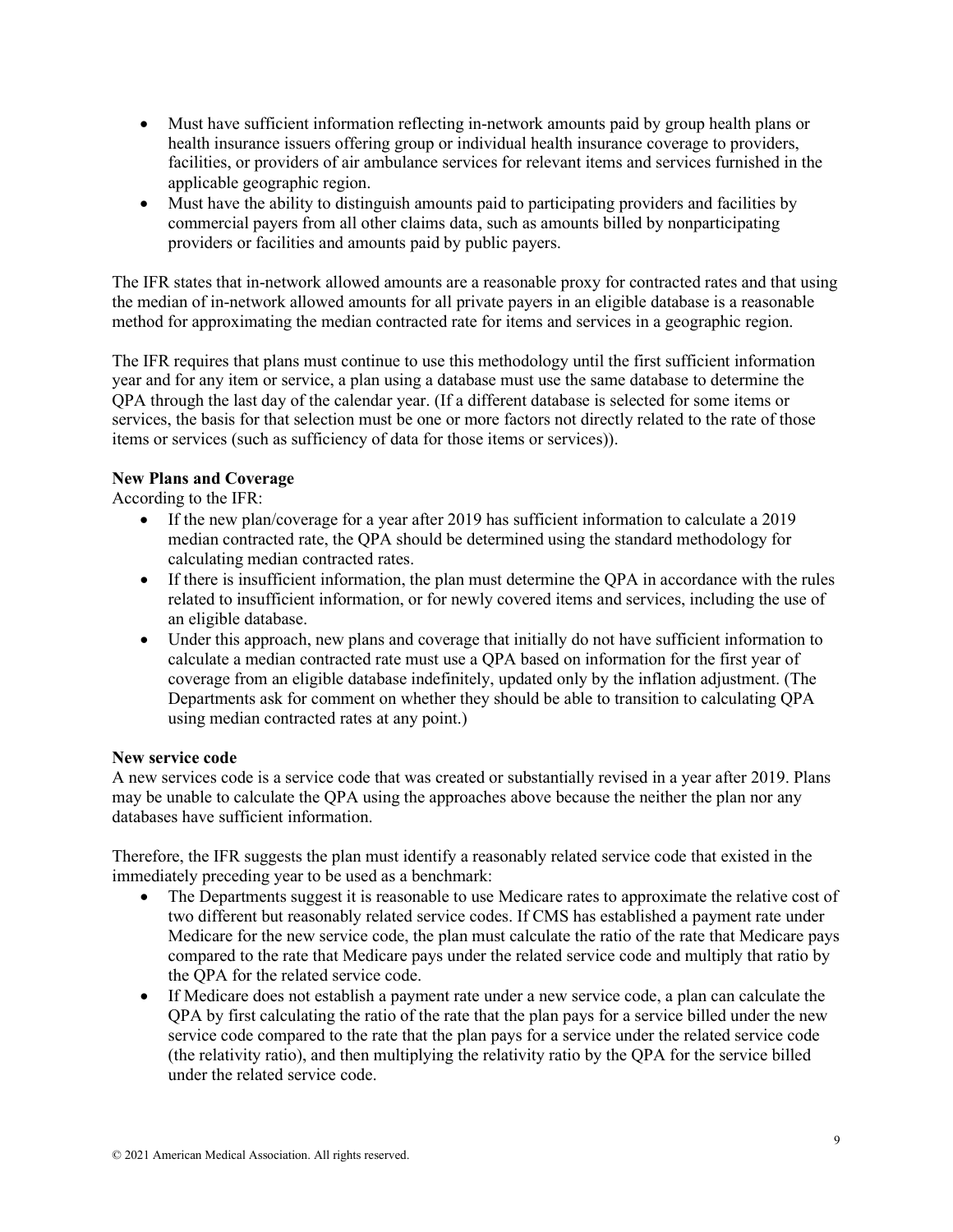The IFR states that using rates from two different contracts would *not* be a reasonable method for calculating the relativity ratio, as this approach could introduce into the relativity ratio, variation from factors that are unrelated to the relative cost of furnishing the item or service, such as the negotiating power of the parties to the contract.

## **Information to be shared about QPA with providers**

The IFR highlights the importance of transparency and disclosing how a QPA is calculated to health care providers**.** According to the IFR, a plan must disclose:

- The QPA for each item or service involved.
- A statement certifying that  $(1)$  the OPA applies for purposes of the recognized amount and  $(2)$ each QPA shared w/ the provider or facility was determined in compliance with methodology in IFR.
- A statement that the provider or facility may initiate a 30-day open negotiation to determine the payment and that if the 30-day period does not result in a determination, the provider or facility may initiate the IDR process within 4 days.
- Contact information, including a telephone number and email address, for the appropriate office or person to initiate open negotiations for purposes of determining an amount of payment (including cost sharing) for such item or service.
- Upon request of the provider or facility, in a timely manner, information about whether the QPA includes contracted rates that were not set on a fee-for-service basis and whether the QPA for was determined using underlying fee schedule rates or a derived amount. If a related service code was used to determine the QPA for a new service code, a plan or issuer must provide information to identify which related service code was used. Similarly, if an eligible database was used to determine the QPA, a plan or issuer must provide information to identify which database was used to determine the QPA.
- Upon request, if applicable, a statement that the plan's contracted rates include risk-sharing, bonus, penalty, or other incentive-based or retrospective payments or payment adjustments for the items and services involved that were excluded for purposes of calculating the QPA

# **IV. QPA Audits**

HHS has enforcement authority over issuers in a state if the HHS Secretary determines a state is failing to substantially enforce a provision (or provisions) of Part A or D of title XXVII of the PHS Act. HHS also has primary enforcement authority over non-federal governmental plans, such as those sponsored by state and local government employers. The Department of Labor and the Treasury Department generally have primary enforcement authority over private sector employment-based group health plans. The IRS has jurisdiction over certain church plans. OPM has jurisdiction over FEHB plans.

The IFR includes an audit provision establishing HHS's existing enforcement procedures will apply with respect to ensuring that a plan or coverage is in compliance with the requirement of determining and applying a QPA. HHS intends to amend its enforcement regulations through future notice and comment rulemaking to reflect the amendments made to the PHS Act by the NSA.

# **V. Additional Plan and Issuer Requirements Regarding Making Initial Payments or Providing a Notice of Denial**

## **Initial payments**

There are several procedural requirements for plans that include timeframes for:

- a plan or issuer to send a notice of denial of payment or make an initial payment;
- the length of any open negotiation period regarding payment; and
- initiating the IDR process following an open negotiation period.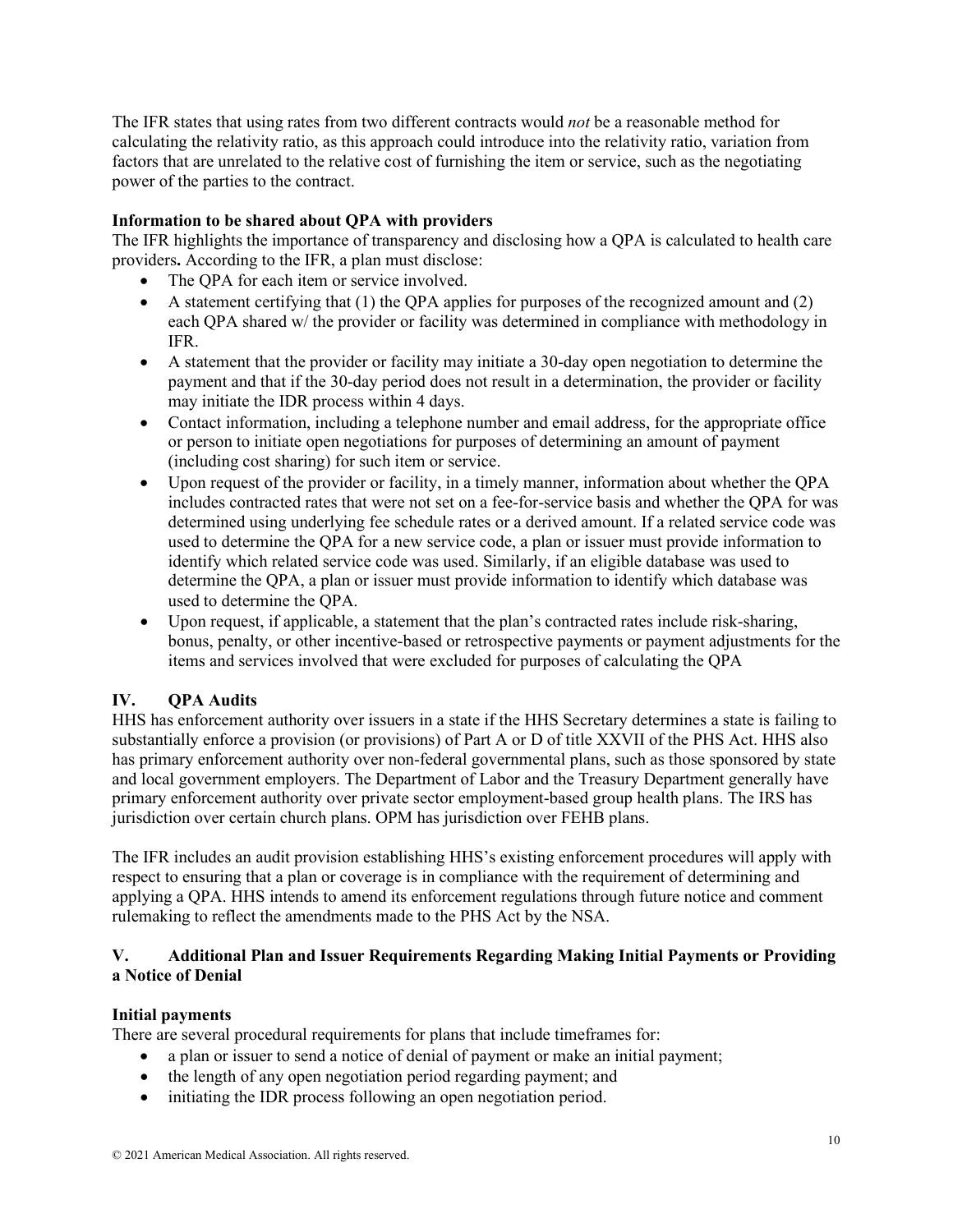However, these requirements do not apply under certain circumstances if the provider or facility provided notice to, and received consent from, the patient.

Therefore, the IRF states that it is important for plans to have information regarding notice and consent in order to meet deadlines and determine initial payments. Under the IFR:

- Absent receiving information from the provider, the plan can assume patient has not waived protections
- If the plan receives info from provider, it may rely on the provider's or facility's representation as being true and accurate.
- If a plan believes that notice was not properly and timely given and received, notwithstanding a provider's or facility's assertion to the contrary, the plan or issuer should apply the cost-sharing and requirements by, among other actions, reprocessing any claims.
- The plan or issuer may also submit a complaint against the provider or facility.

Under the NSA, plans must send "an initial payment or notice of denial of payment" not later than 30 calendar days after a nonparticipating provider or facility submits a bill that falls under the NSA protections. The IFR requires that, generally, the 30-day clock starts on the date the plan receives the info necessary to decide claim for payment – i.e., receives a clean claim.

The Departments *encourage* providers and facilities to include information about whether the surprise billing protections apply on the claim form itself.

HHS *requires* that nonparticipating providers provide timely notification to the plan that the service was furnished during a visit at a participating facility and notify the plan as to whether the requirements for notice and consent have been met when transmitting the bill, either on the bill or in a separate document.

The Departments seek recommendations on how HIPAA standard transactions to submit claims could be modified to accommodate the submission of several types of information on the claim.

Additionally, the Departments may specify further standards if they become aware of instances of abuse and gaming where plans are unduly delaying making an initial payment or sending a notice of denial to providers on the basis that the provider has not submitted a clean claim. The Departments asked for comment on whether any additional standards are necessary to prevent abusive claims payment practices.

## **Amount of initial payment**

While there is no requirement under the NSA on the amount of the initial payment, the Departments suggest that the initial payment should reflect the amount that the plan reasonably intends to be payment in full prior to the beginning of any open negotiations or initiation of the IDR process. The Departments are asking for comment on whether there should be a minimum initial payment and if so, what methodology should be used.

#### **Notice of Denial**

A notice of denial means a written notice from the plan to the provider that payment will not be made by the plan with an explanation of the reason for denial. (Could include, e.g., when an item or service is covered but is subject to a deductible greater than the recognized amount.) The term "notice of denial of payment" does not include a notice of benefit denial due to an adverse benefit determination (ABD) (i.e., a denial of coverage in whole or in part), as defined in 29 CFR 2560.503-1.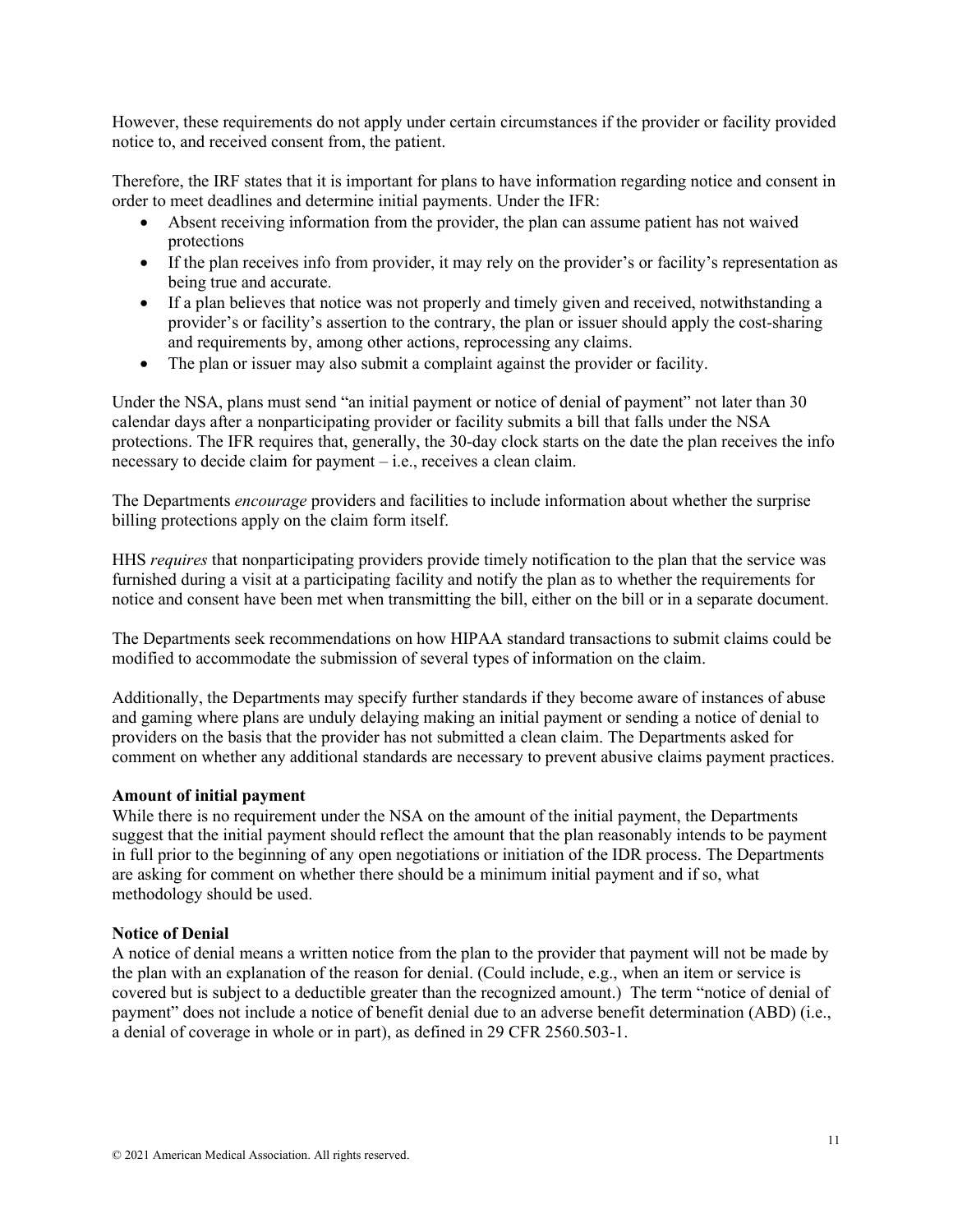The IFR suggests that the difference between a notice of denial under the NSA that can be taken to IDR and an ABD is:

- When adjudication of the claim essentially leaves the patient liable to the provider, this is likely an adverse benefit determination that can be resolved through the payer's appeals process.
- When adjudication of the claim (1) does not affect patient's financial liable (cost-sharing amount), (2) the dispute only relates to the payment amount to the provider from the plan, and (3) the physician has no recourse against the patient, then the denial is not an ABD and can, eventually go to IDR.

The Departments acknowledge that under this distinction, there is the possibility that a patient may appeal an ABD through a payer's internal processes at the same time a provider challenges the payment amount through IDR.

# **VI. Surprise billing complaints regarding plans**

While the NSA only requires a complaint process regarding the application of the OPA requirements by group health plans and health insurance issuers, the IFR establishes a broader process by which the Departments will receive complaints regarding violations by plans of all the consumer protections and balance billing requirements under the IFR.

HHS also establishes a process by which HHS will receive complaints regarding violations of requirements by health care providers, facilities, and providers of air ambulance services.

For purposes of the complaint processes for plans and issuers, providers, facilities, and providers of air ambulance services, a complaint is defined as a written or oral communication that indicates there has been a potential violation by a plan or issuer. Additionally, the IFR specifies that the Departments will consider a complaint to be filed on the date on which the Departments receive an oral or written statement with information about the complaint that is sufficient to identify the parties involved (including the plan sponsor, if the complaint involves a group health plan), and the action or inaction that is the subject of the complaint.

The IFR does not include a time period for filing a complaint, but the Departments will respond to complaints within 60 days for them being received. The Departments will release guidance on where the public can file complaints.

## **VII. Choice of Provider changes**

The IFR adds a sunset clause to the current patient protection provisions codified in the Patient Protections Final Rule and recodifies the Affordable Care Act's choice of health care professional requirement with no substantial changes to apply to all group health plans and group and individual health insurance programs, including grandfathered plans beginning in 2022.

# **VIII. Applicability**

The IFR generally applies to:

• Group health plans including both insured and self-insured group health plans. Group health plans include private employment-based group health plans subject to ERISA, non-federal governmental plans (such as plans sponsored by states and local governments) subject to the PHS Act, and church plans.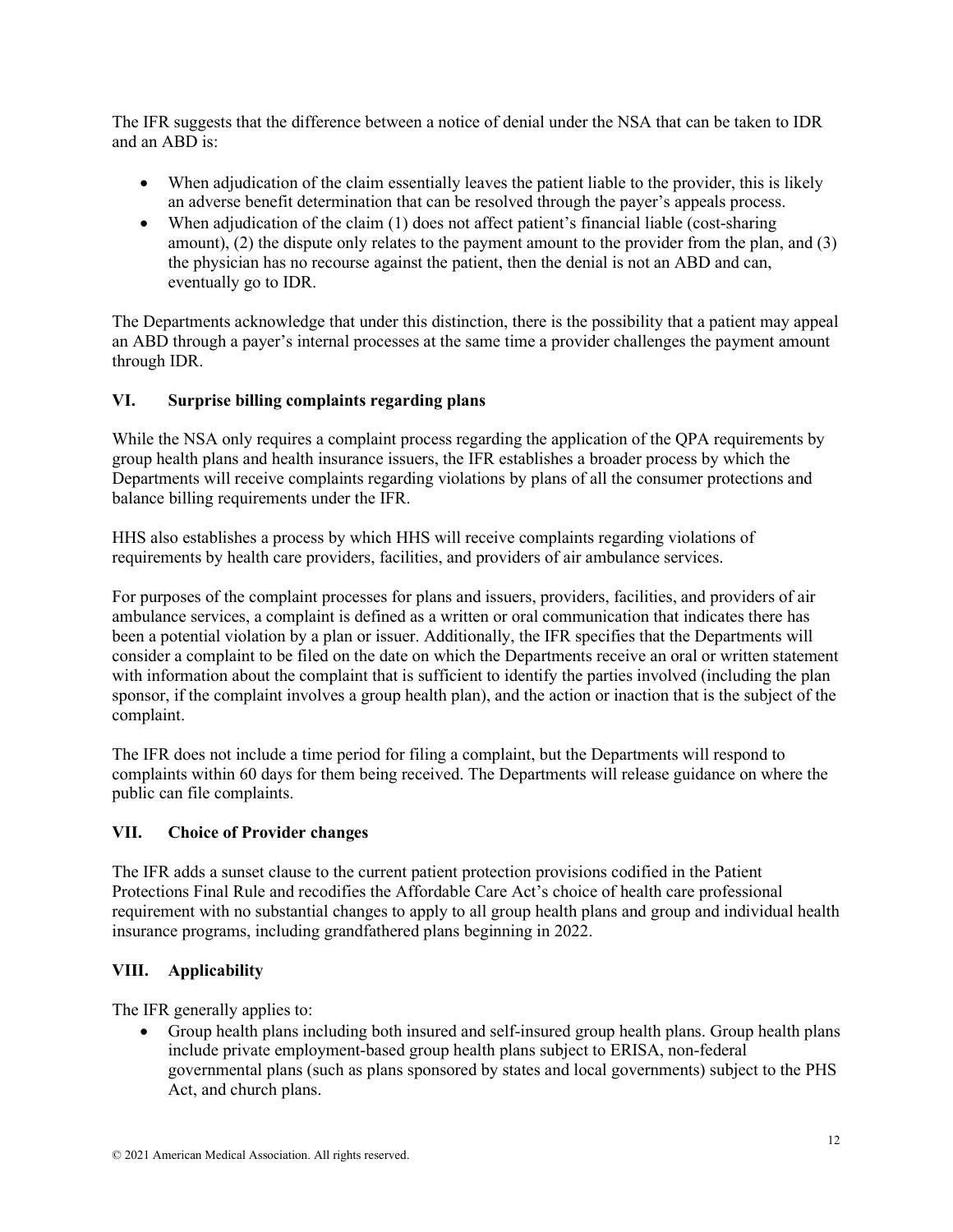- Individual health insurance coverage including coverage offered in the individual market, through or outside of an Exchange, and student health insurance.
- Grandfathered and grandmothered plans.
- Indemnity plans
- FEHB carriers subject to OPM regulation and contract provisions.

The IFR does not apply to short-term limited duration plans, account-based plans and retiree-only plans.

## **IX. Enforcement/Compliance**

Given that the statute and IFR authorize HHS to impose civil money penalties on facilities and providers that violate these requirements, nonparticipating providers should take steps necessary to ensure compliance by, among other actions, determining whether a given item or service is being furnished under circumstances that would trigger the surprise billing protections.

In the IFR, HHS recognizes that compliance with these requirements may require nonparticipating providers and emergency facilities to not directly bill a patient, even in cases that are not subject to these requirements, when a provider may not have the information necessary to determine whether the services are a covered benefit. As a result, the nonparticipating provider may need to bill the plan or issuer directly for the services to determine whether the protections apply. HHS requests comments on the impact of these changes.

HHS intends to address enforcement of the requirements of the NSA applicable to health care providers, facilities, and providers of air ambulance services in future rulemaking.

# **X. Notice and Consent Requirements**

The NSA surprise billing protections do not apply to certain non-emergency services or to certain poststabilization services provided in the context of emergency care, if the nonparticipating provider or emergency facility provides the patient with notice, and the patient consents to waive the balance billing protections.

If a patient receives a notice but does not provide (or revokes) consent, those protections remain in place. A provider or facility may, subject to other state or federal laws, refuse to treat the individual if the individual does not consent. However, the cost-sharing and balance billing protections applicable to plans, issuers, providers, and facilities would apply subsequent to the provision of the notice, and absent consent. (HHS is of the view that an individual cannot provide consent freely if a provider or facility will require the individual to pay a fee if the appointment is cancelled because the individual refuses or revokes consent.) HHS created a [standard notice and consent documents](https://www.cms.gov/httpswwwcmsgovregulations-and-guidancelegislationpaperworkreductionactof1995pra-listing/cms-10780) for comment.

## **Standards for Notice**

The IFR allows a patient to waive balance billing protections in limited circumstances only, and only if the nonparticipating providers or emergency facility have provided the patient with appropriate notice explaining the applicable protections and the implications of providing consent.

The IRF also requires:

• Providers and facilities to provide notice using the standard notice document provided by HHS in guidance, which HHS states will contain the elements required by the statute in a manner that is intended to be easy to read and comprehend.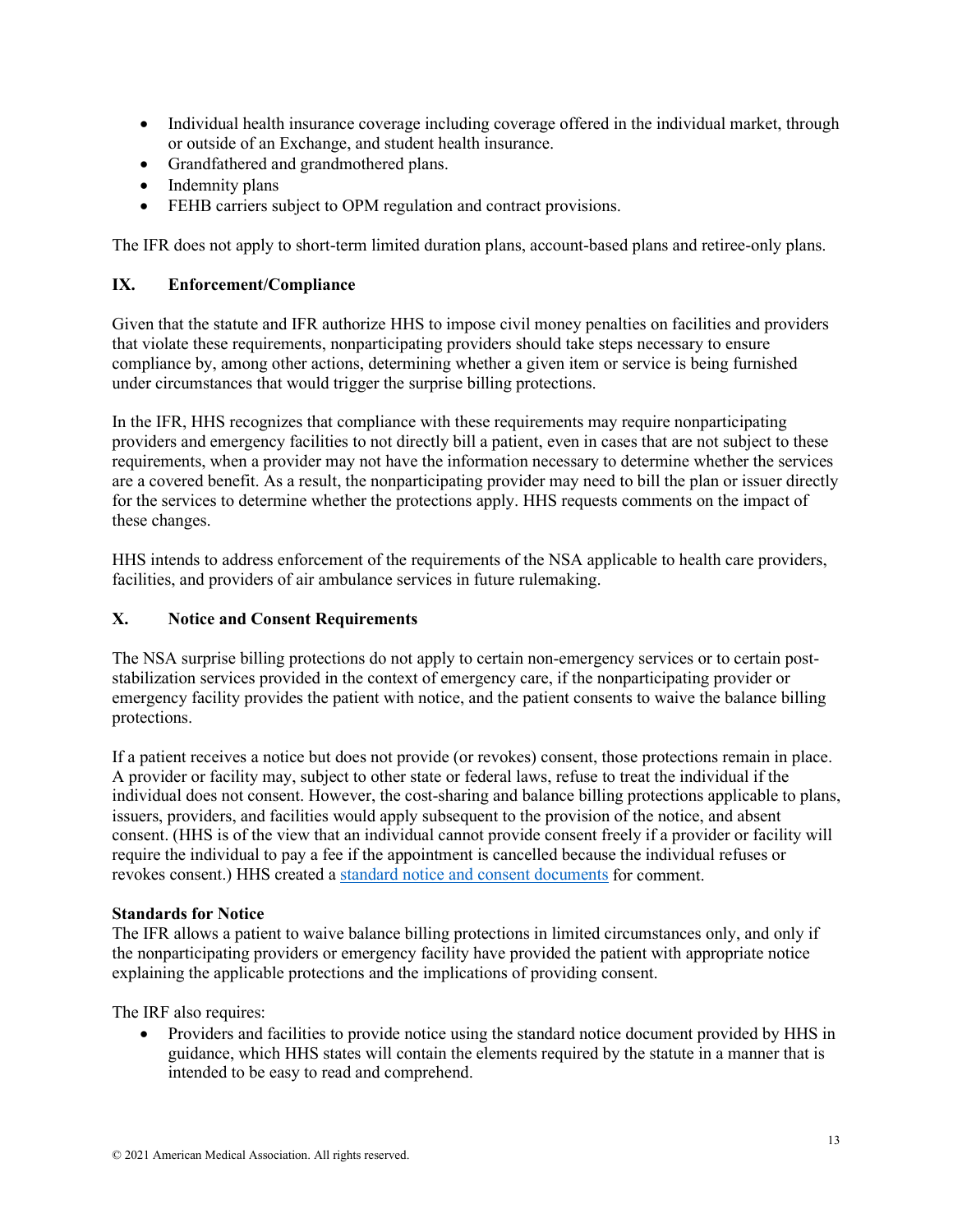- The notice be provided with the consent document, and together be given physically separate from, and not attached to or incorporated into any other documents.
- The notice be written and provided on paper, or, as practicable, electronically, as selected by the patient.

The notice may be provided to the patient's authorized representative instead of the patient, and consent may be provided by the authorized representative. However, the authorized individual should generally not be the provider.

### **Timing of Notice**

If a patient schedules an appointment at least 72 hours before the date of the appointment, the provider or facility must provide notice no later than 72 hours before the date of the appointment.

If a patient schedules an appointment within 72 hours of the date of the appointment, the provider or facility must provide the notice on the day that the appointment is made.

In the situation where a patient is provided the notice on the same day care if provided, providers and facilities are required to provide the notice no later than 3 hours prior. HHS seeks comment on whether this timeframe is appropriate.

#### **Content of Notice**

The IRF requires that the notice must include the good faith estimated amount that the nonparticipating provider or emergency facility may charge the patient, including any item or service that the nonparticipating provider reasonably expects to provide in conjunction with such care.

- The estimate must only include services that the provider will provide.
	- o However, if a nonparticipating provider has not satisfied the notice and consent criteria, balance billing and cost-sharing protections will apply to the patient with respect to items and services furnished by that nonparticipating provider, even if a different nonparticipating provider has satisfied the notice and consent criteria with respect to the same visit.
	- o Multiple nonparticipating providers may provide a single notice to the patient that includes:
		- each provider's name listed on the notice document;<br>■ notice and a good faith estimate for each service that
		- notice and a good faith estimate for each service that each provider is furnishing;
		- information on which services are being furnished by which providers; and
		- a statement that the patient has the option to consent to waive protections with respect to each provider separately.
- The good faith estimate should reflect the amount the provider or facility expects to charge for furnishing such items or services, even if the provider or facility intends to bill the plan or coverage directly.

The notice must also provide information about whether prior authorization or other care management limitations may be required in advance of receiving such items or services; however,

- HHS recognizes that there may be challenges to identifying what care management limitations may apply and allows providers and facilities to provide general information to satisfy this requirement.
- To the extent possible, HHS encourages providers and facilities to contact plan about any such limitations so that they can include specific information in the notice.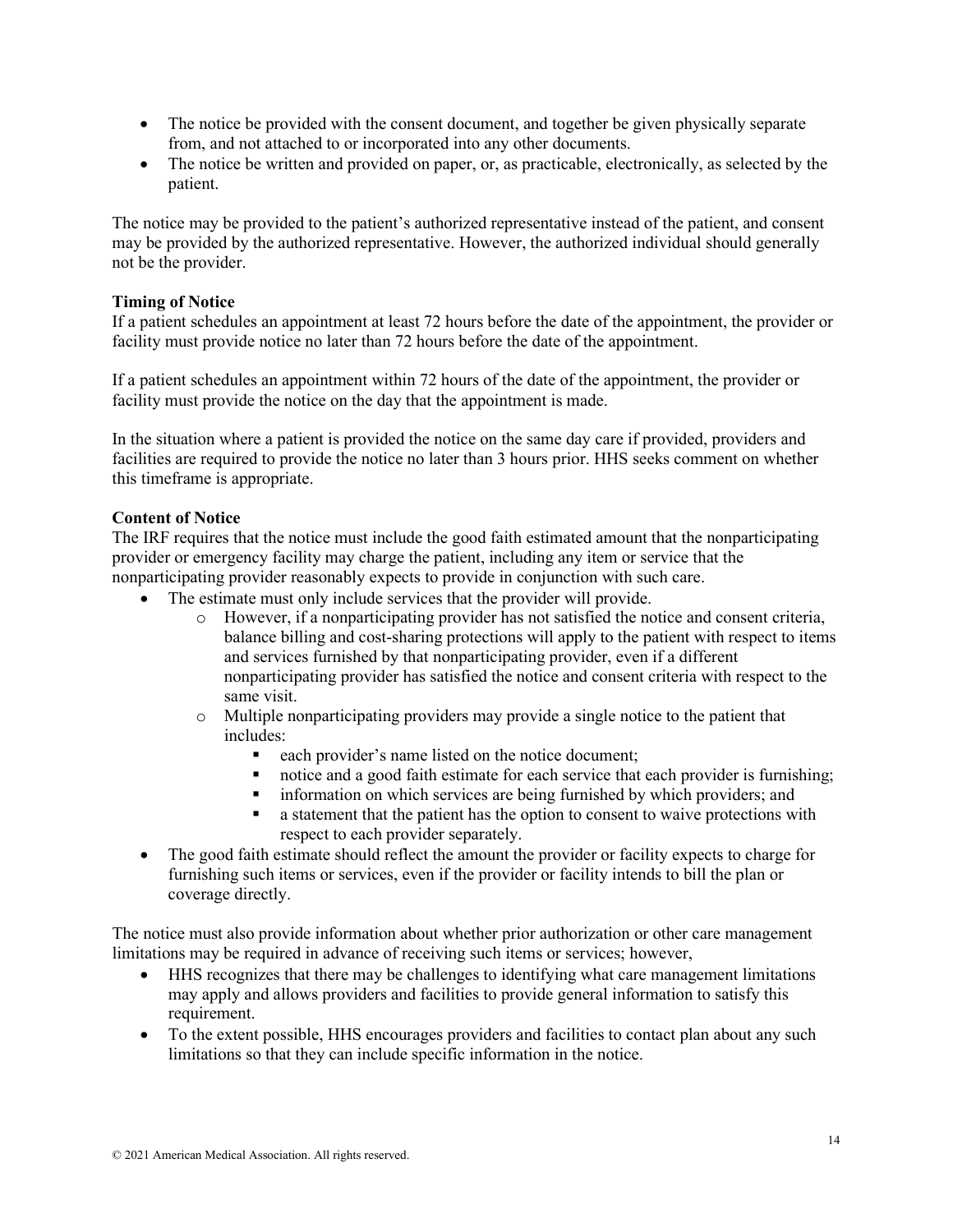The notice must also provide information on participating providers at participating emergency facilities who can provide the care.

#### **Standards for Consent**

Patients must acknowledge that they consent to be treated and balance billed by the nonparticipating emergency facility or nonparticipating provider, and the consent must be provided voluntarily, meaning that the patient has consented freely, without undue influence, fraud, or distress. An incomplete form will not be considered consent.

The notice and consent documents must:

- Meet language access requirements.
- Acknowledge that the patient has been provided with the written notice in the form selected by the patient.
- Acknowledge that the individual has been informed that their payment might not count toward meeting any limitation on cost-sharing.
- Only apply to the services furnished by the provider or providers specifically named in the notice.
- Include the date on which the patient received the notice.
- The date and time that the patient signed such consent to be furnished the items or services covered in the notice.

The patient may revoke consent by notifying the provider or facility in writing prior to care. If a patient revokes consent, the balance billing protections apply to applicable items or services provided after the revocation as if consent was never provided.

#### **Languages**

The IFR requires that the notice and consent documents be made available in any of the 15 most common languages in the geographic region in which the applicable facility is located. Providers and facilities will need to translate the standard notice and consent documents specified by HHS in guidance into the applicable 15 languages.

Notice and consent are not met if the patient cannot understand the documents due to language barriers, regardless of the 15 most common language requirements, as well due to other barriers.

#### **Exceptions to the Availability of Notice and Consent**

The notice and consent exception is not applicable with respect to some non-emergency items or services:

- Ancillary services, which include items and services related to emergency medicine, anesthesiology, pathology, radiology, and neonatology, whether provided by a physician or nonphysician practitioner; items and services provided by assistant surgeons, hospitalists, and intensivists; diagnostic services, including radiology and laboratory services; and items and services provided by a nonparticipating provider, only if there is no participating provider who can furnish such item or service at such facility.
- Items or services furnished as a result of unforeseen, urgent medical needs that arise at the time a service is furnished for which a nonparticipating provider satisfied the notice and consent criteria.
- Items or services furnished in response to unforeseen, urgent medical needs either in the context of a nonparticipating provider in a participating facility, or of post-stabilization services.

#### **Retention of documents**

If a nonparticipating provider obtains signed consent from a patient where the facility does not otherwise obtain the consent on behalf of the provider, the provider may either coordinate with the facility so that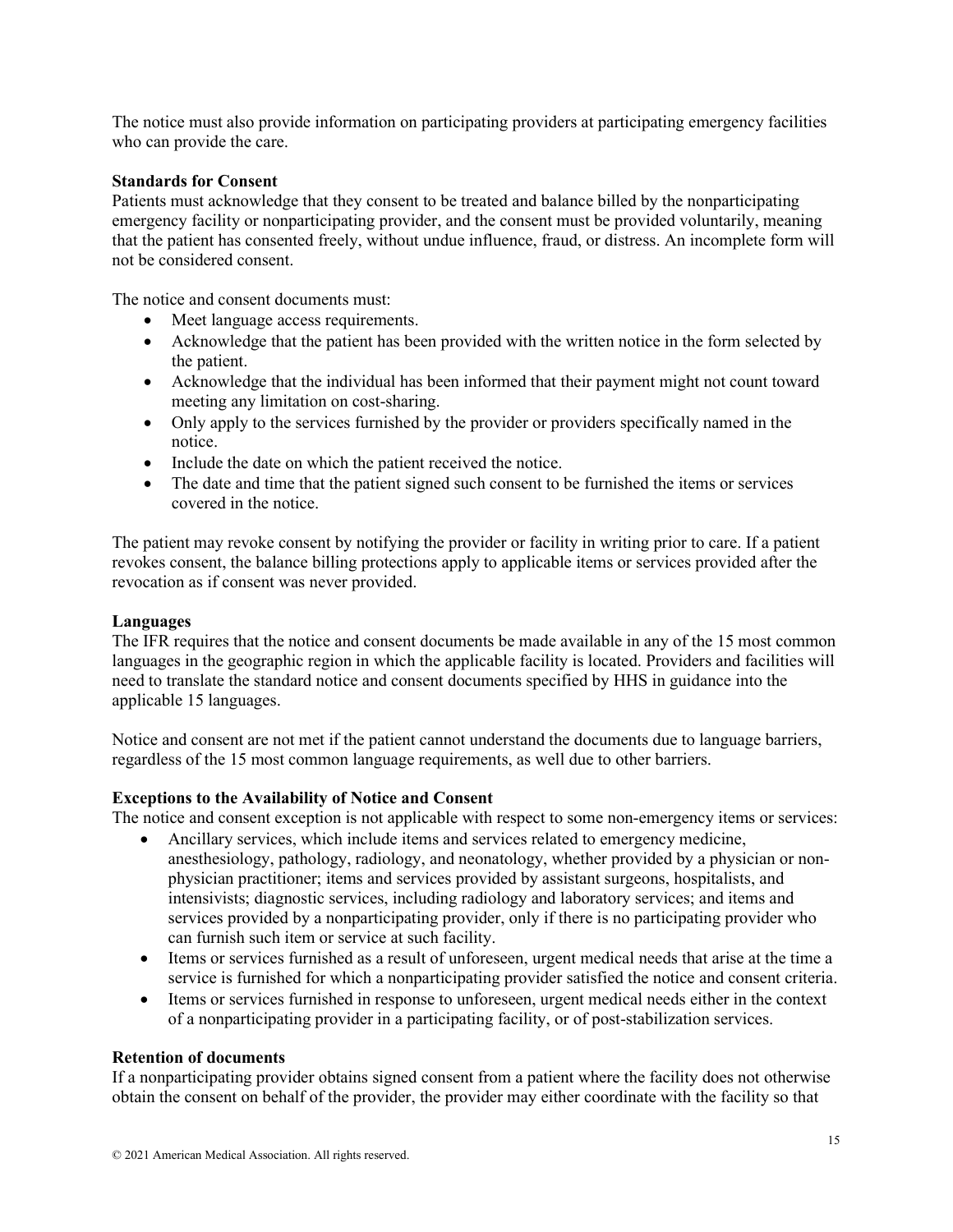the facility retains the written notice and consent for a 7-year period, or the provider must retain the written notice and consent for a 7-year period.

## **Requirements to Notify Plans**

The provider (or participating facility on behalf of the nonparticipating provider) or emergency facility must timely notify the plan as to whether balance billing and in-network cost sharing protections apply to the item or service and provide a signed copy of any notice and consent documents so that the plan is aware when the balance billing and in-network cost sharing protections apply and can process the claim appropriately.

- For non-emergency services, the provider must notify the plan that the service was provided during a visit at a participating facility.
- For post-stabilization services, the provider or facility must notify the plan as was to whether all the conditions are met with respect to each service for which a bill is submitted.
- For non-emergency services only, when the provider bills (and is permitted to bill) the patient, the provider may satisfy the requirement to timely notify the plan by including the notification with the bill to the patient.

## **XI. Provider and Facility Disclosure Requirements Regarding Patient Protections against Balance Billing**

The NSA requires health care providers and facilities to make publicly available, post on a public website of the provider or facility (if applicable) and provide to patients a one-page notice about the balance billing requirements and prohibitions that apply to the provider or facility, including the state requirements and how to contact appropriate regulators if the patient believes there is a violation of requirements. The Departments are issuing a model [disclosure notice](https://www.cms.gov/httpswwwcmsgovregulations-and-guidancelegislationpaperworkreductionactof1995pra-listing/cms-10780) that providers, facilities, group health plans, and health insurance issuers may, but are not required to, use to satisfy the disclosure requirements.

## **Content of Disclosure**

The disclosure must comply with all applicable civil rights laws, including those meant to provide access for individuals with limited English proficiency and with disabilities, and must include:

- Clear and understandable statements that explains the federal requirements and prohibitions related to balance billing,
- Clear and understandable explanations of state requirements regarding the amounts a provider or facility may charge a patient after receiving payment from the plan and any patient cost-sharing.
- Contact information for the appropriate state and federal agencies that a patient may contact if they believe the provider or facility has violated a requirement.

If state laws are more protective for patients, the inapplicable federal law need not be disclosed.

HHS has developed a model notice and encourages states to do the same to comply with state laws.

## **Methods of Disclosure**

In terms of making the disclosure publicly available:

• The disclosure or a link to the disclosure must be searchable on the provider's or facility's public website. HHS is of the view that the required disclosure information would not be publicly available unless displayed in a manner that is easily accessible, without barriers, and that ensures that the information is accessible to the general public, including findable through public search engines.